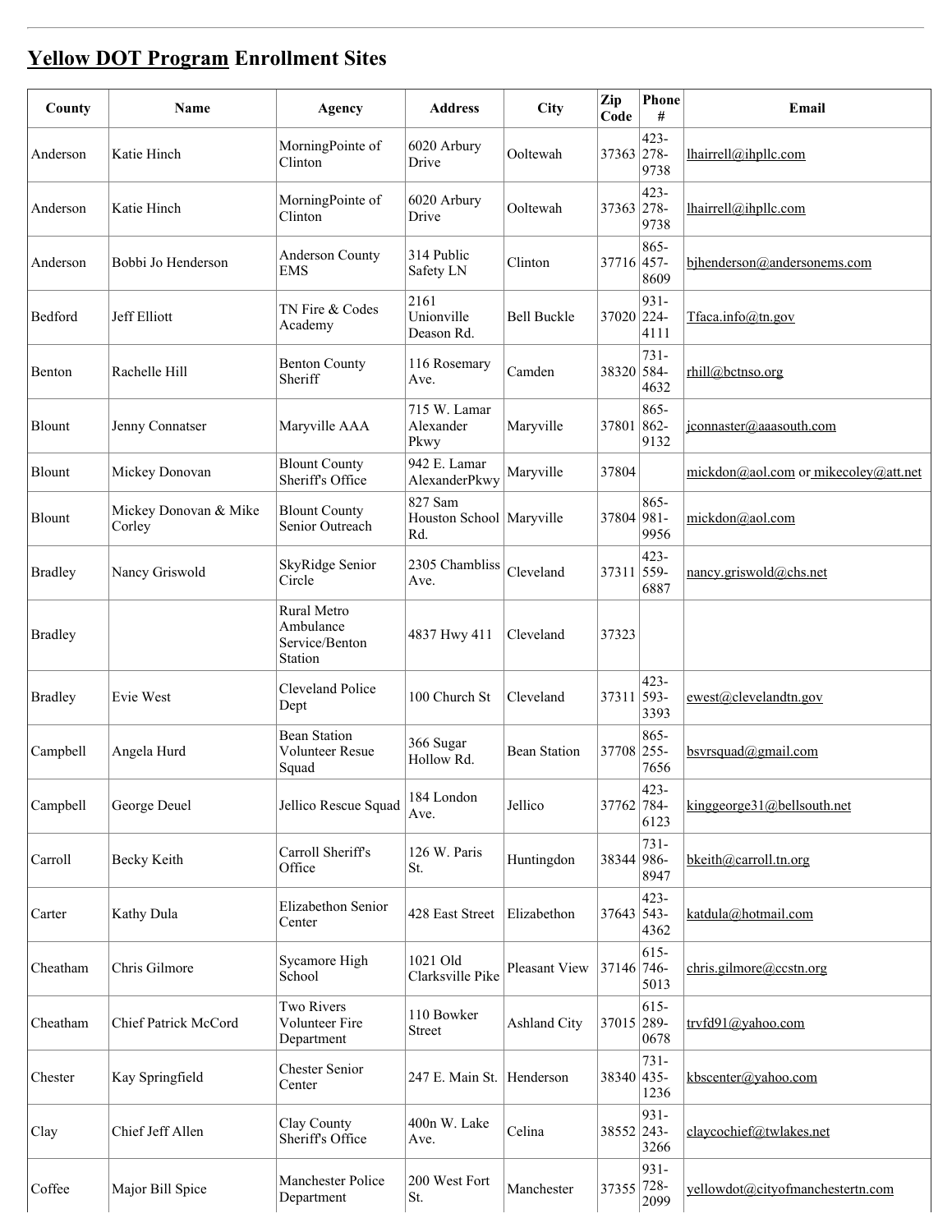| Coffee              | Donna Stephens                                | Morningpointe of<br>Tullahoma                 | 6020 Arbury<br>Dr.              | Ooltewah       | 37363 278- | 423-<br>9738    | lhairrell@ihpllc.com                |
|---------------------|-----------------------------------------------|-----------------------------------------------|---------------------------------|----------------|------------|-----------------|-------------------------------------|
| Coffee              | Angela Bowden                                 | <b>Brookdale</b><br>Tullahoma                 | 801 Wilson<br>Avenue            | Tullahoma      | 37388 455- | 931-<br>2000    |                                     |
| Crockett            | Dorothy L. Leggett                            | <b>Crockett County</b><br>Senior Center       | 739 South Bells<br>St.          | Alamo          | 38001 696- | $731 -$<br>2050 | dleggett@crockettnet.com            |
| Crockett            | Chief Jeff Sills                              | Gadsden Police<br>Department                  | 229 High St.                    | Gadsden        | 38337      |                 | gadsdenpolicedept@gmail.com         |
| Cumberland          | <b>Sheriff Bruce Burchess</b>                 | Cumberland County<br>Sheriff                  | 90 Justice<br>Center            | Crossville     | 38555 484- | 931-<br>6176    | $ccsd800$ @gmail.com                |
| Davidson            | Deborah Turner                                | Nashville AAA                                 | 2501 21st Ave.<br>SW, #1        | Nashville      | 37212 297- | $615 -$<br>7700 | dturner@aaasouth.com                |
| Davidson            | Phyllis Williams                              | TN Regional Safety<br>Council                 | 1838 Elm Hill<br>Pike; Ste.108  | Nashville      | 37210 329- | $615 -$<br>3271 | phyllis@safetycounciltn.org         |
| Davidson            | Dr. George T. Brooks                          | St. James Missionary<br><b>Baptist Church</b> | 600 28th Ave.<br>North          | Nashville      | 37209 320- | $615 -$<br>7616 | gbrookssr@aol.com                   |
| Davidson            | Cathy Polle                                   | Nashville General<br>Hospital at Meharry      | 1818 Albion St. Nashville       |                | 37208 341- | 615-<br>4082    | cathy.poole@nashvilleha.org         |
| Davidson/<br>Sumner | Ben Alexander, Jr. and<br>John "Chip" Spencer | Goodlettsville Police                         | 105 South Main<br>Street        | Goodlettsville | 37072 859- | $615 -$<br>3405 | $c$ spencer@cityofgoodlettville.org |
| Davidson/<br>Sumner | Cindy Davidson                                | Motorcycle<br>Awareness<br>Foundation of TN   | PO Box 1925                     | Goodlettsville | 37070 207- | 615-<br>2256    | maftinfo@aol.com                    |
| Davidson            | Christy Earheart                              | Heartland Christian<br>Tower                  | 3027<br>Fernbrook               | Nashville      | 37214 232- | $615 -$<br>0566 | c915sc@nationalchurchresidences.org |
| Davidson            | Linda Maddox or James<br>Cunningham           | Donelson Fifty<br>Forward                     | 108 Donelson<br>Pike            | Nashville      | 37214 883- | $615-$<br>8375  | lmaddox@fiftyforward.org            |
| Decatur             | Rita Moore                                    | Decatur County<br>Senior Center               | 1738 Georgia<br>Ave. South      | Parsons        | 38363      |                 | deseniors@netease.net               |
| Dickson             | Heather Dew                                   | Dickson County<br>E.M.S.                      | 284 Cowan<br>Road               | Dickson        | 37055 446- | $615 -$<br>1732 | hdew@dicksoncountytn.gov            |
| Dickson             | Officer David Cole                            | Dickson County<br>Police Department           | 202 South Main<br>St.           | Dickson        | 37055 441- | 615-<br>9580    | dcole@dicksonpd.org                 |
| Fayette             | Chief Jerry Ray                               | Fayette County Fire<br>Dept.                  | 315 E. Market<br>St.            | Somerville     | 38068 466- | 901-<br>7130    | jray@fayettetn.us                   |
| Fayette             | Sam McKnight                                  | <b>Fayette County</b><br>Ambulance Service    | 102 East Latta<br>Lane          | Somerville     | 38068 465- | 901-<br>3126    | co524@comcast.net                   |
| Fayette             | Captain Harlan Kee                            | Somerville Police<br>Department               | 117 West North<br><b>Street</b> | Somerville     | 38068 465- | 901-<br>3205    | harlankee@yahoo.com                 |
| Fayette             | Chief Jerry Ray                               | Fayette County Fire<br>Department             | 315 E. Market<br><b>Street</b>  | Somerville     | 38068 466- | 901-<br>7130    | iray@fayettetn.us                   |
| Fentress            | Alice Kirby                                   | <b>Fentress County</b><br>Senior Center       | 308 South Main<br>St.           | Jamestown      | 38556 873- | 931-<br>7249    | seniordir@twlakes.net               |
| Franklin            | Jeffrey (Jake) Turner                         | Town of Estill                                | 100 Hudgins St. Estill Springs  |                | 37330 649- | 931-            | tsmith@united.net                   |
|                     |                                               |                                               |                                 |                |            |                 |                                     |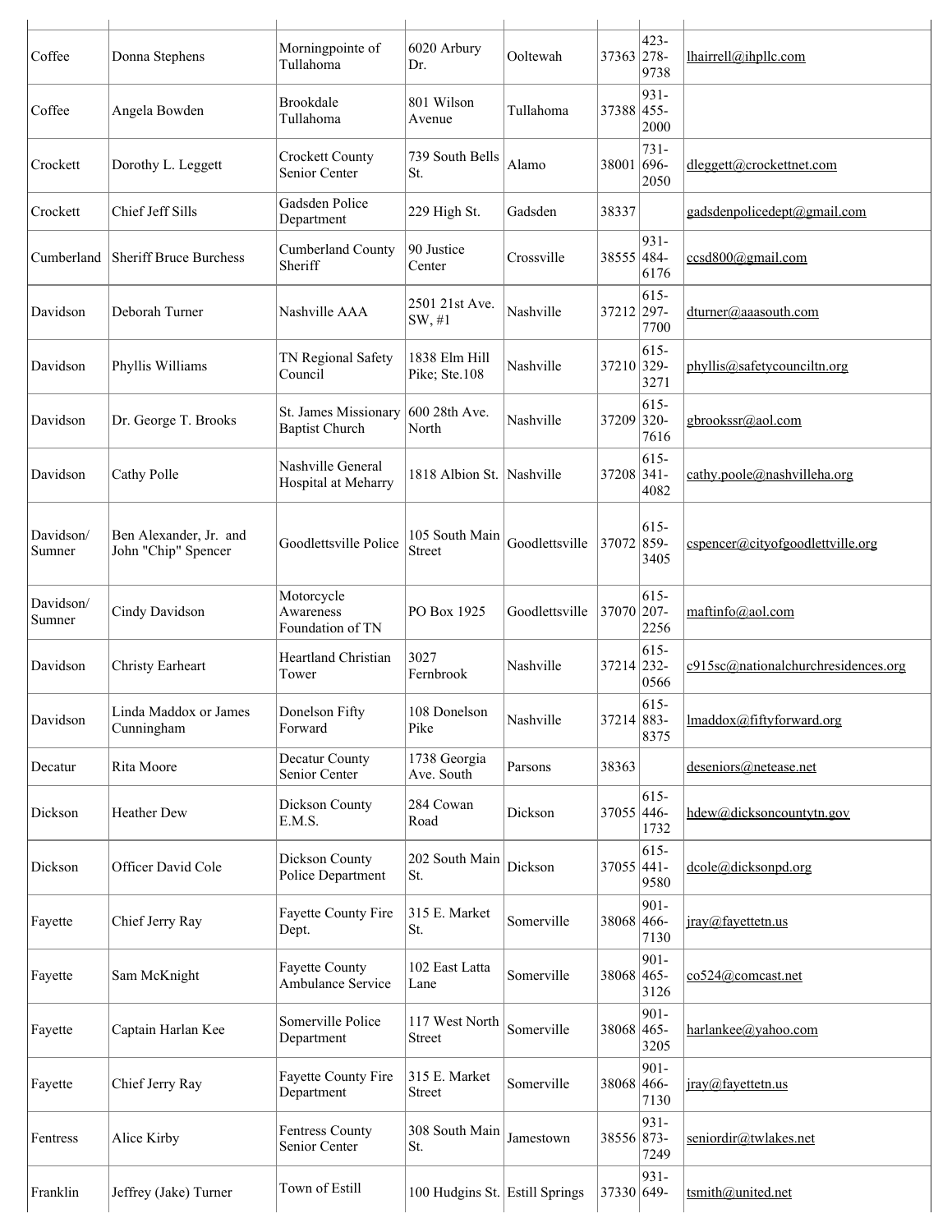|          |                                | Springs                                                                  |                             |                     |            | 5188                    |                                    |
|----------|--------------------------------|--------------------------------------------------------------------------|-----------------------------|---------------------|------------|-------------------------|------------------------------------|
| Franklin | Carolyn Montoye                | Rural Metro<br>Ambulance Service<br>Franklin Cty                         | 551 Hospital<br>Rd.         | Winchester          | 37398 967- | $931 -$<br>0601         | carolyn.montove@rmetro.com         |
| Gibson   | Lt. Jeff Goad                  | Milan Police<br>Department                                               | 7029 Telecom<br>Drive       | Milan               | 38358 686- | 731-<br>3309            | milanpd@cityofmilantn.com          |
| Gibson   | Sgt. Barry Whitten             | Humboldt Police<br>Department                                            | 1421 Osborne                | Humboldt            | 38343 784- | 731-<br>1322            | hpd22@click1.net                   |
| Giles    | Lea Anne Hinton Grissom        | Giles County EMS                                                         | 639 East<br>Madison St.     | Pulaski             | 38478 363- | 931-<br>8505            | leaannegrissom@gmail.com           |
| Giles    | Chief Tommy Chapman            | Giles County Sheriff                                                     | 200 Thomas<br>Gatlin Dr.    | Pulaski             | 38478 363- | 931-<br>3505            | chief@gilessd.com                  |
| Grainger | Patrol Cory Stapleton          | <b>Bean Station Police</b><br>Depart                                     | 785 Main St.                | <b>Bean Station</b> | 37708      |                         | cstapleton@townofbeanstation.com   |
| Greene   | Sgt. Margaret Knight           | Greene County<br><b>Sheriff Department</b>                               | 116 East Depot<br>St.       | Greeneville         | 37743 798- | $423 -$<br>1800         | gcsdrec2@comcast.net               |
| Greene   | Alan Bohms                     | Volunteer Firefighter 1695<br>Alliance                                   | Westwood Rd.                | Mohawk              | 37810 656- | $727 -$<br>4988         | a.bohms@supportvfa.org             |
| Greene   | <b>Chief Marty Shelton</b>     | <b>Tusculum Volunteer</b><br>Fire Dept                                   | 145 Alexander<br>St.        | Greeneville         | 37743 552- | 423-<br>1782            | tusculum1610@gmail.com             |
| Greene   | Ava Foster                     | MorningPointe of<br>Greeneville                                          | 6020 Arbury<br>Drive        | Ootewah             | 37363 278- | 423-<br>9738            | lhairrell@ihpllc.com               |
| Greene   | Tina Cyr                       | Brookdale of<br>Greeneville                                              | 155 Serral<br>Drive         | Greeneville         | 37745 798- | 423-<br>0404            | acyr@brookdale.com                 |
| Greene   | Ava Foster                     | MorningPointe of<br>Greeneville                                          | 6020 Arbury<br>Drive        | Ootewah             | 37363 278- | 423-<br>9738            | lhairrell@ihpllc.com               |
| Grundy   | Sheriff Clint Shrum            | <b>Grundy County</b><br>Sheriff's Office                                 | 62 Spring Street   Altamont |                     | 37301 692- | $931 -$<br>3466         | clint.shrum@icloud.com             |
| Hamblen  | Shawn Lindsay                  | Morristown<br><b>Emergency Resue</b><br>Squad/Morristown-<br>Hamblen EMS | 419 Allison St.             | Morristown          | 37814 586- | 423-<br>1313            | slindsay@morristownrescuesquad.org |
| Hamilton | Todd Cain                      | Siskin Hospital                                                          | One Siskin<br>Plaza         | Chattanooga         | 37043 634- | 423-<br>1648            | drivesafe@siskinrehab.org          |
| Hamilton | Natalie Rice                   | Chattanooga AAA                                                          | 2111 Gunbarrel<br>Rd        | Chattanooga         | 37421 490- | 423-<br>2000            | nrice@aaasouth.com                 |
| Hamilton | Amy French or Wendy<br>Winters | Alzheimer's<br>Association                                               | 7625 Hamilton<br>Park Drive | Chattanooga         | 37421      | 423-<br>$ 265-$<br>3600 | wwinters@alz.org                   |
| Hamilton | Christian McDonald             | Life Core Center of<br>East Ridge                                        | 1500 Fincher<br>Ave.        | East Ridge          | 37412 499- | 423-<br>3922            | christian-mcdonald@lcca.com        |
| Hamilton | <b>Holly Metcalf</b>           | Morningpointe of<br>Chattanooga                                          | 6020 Arbury<br>Dr.          | Ooltewah            | 37363 278- | 423-<br>9738            | lhairrell@ihpllc.com               |
| Hamilton | Will Otis                      | Morningpointe of<br>Collegedale<br>@Greenbriar                           | 6020 Arbury<br>Dr.          | Ooltewah            | 37363 278- | 423-<br>9738            | lhairrell@ihpllc.com               |
| Hamilton | Frankie Parrot                 | Morningpointe of<br>Hixson                                               | 6020 Arbury<br>Dr.          | Ooltewah            | 37363 278- | 423-<br>9738            | lhairrell@ihpllc.com               |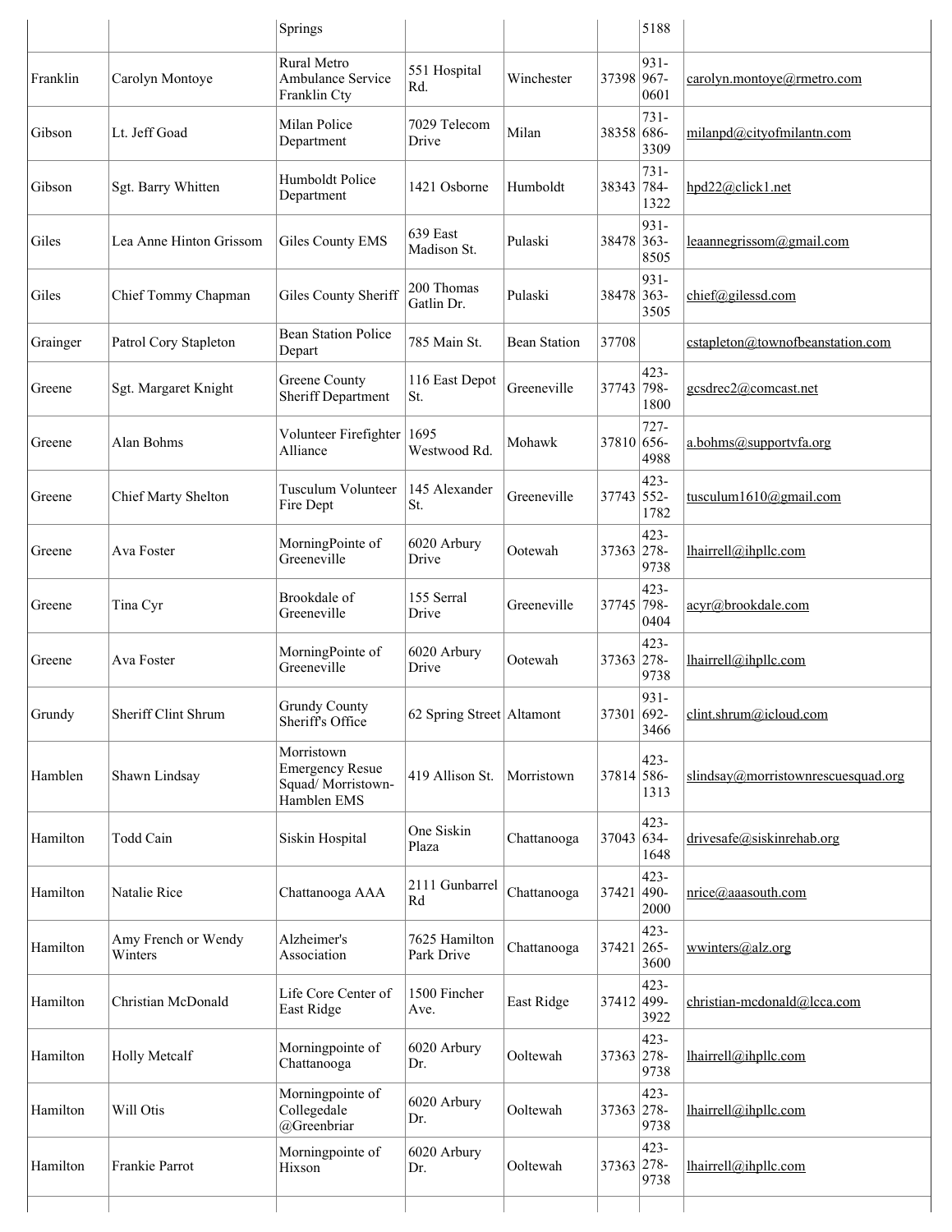| Hamilton             | Larry Griffin              | The Lantern @<br>Morning Point of<br>Collegedale | 6020 Arbury<br>Dr.                     | Ooltewah     | 37363 423- | 278-<br>9738            | lhairrell@ihpllc.com                 |
|----------------------|----------------------------|--------------------------------------------------|----------------------------------------|--------------|------------|-------------------------|--------------------------------------|
| Hamilton             | <b>Stacy Hill</b>          | The Lantern @<br>Morning Point of<br>Chattanooga | 6020 Arbury<br>Dr.                     | Ooltewah     | 37363 278- | 423-<br>9738            | lhairrell@ihpllc.com                 |
| Hardeman             | Chief David Webb           | Middleton Police<br>Department                   | 100 N. Main St. Middleton              |              | 38052 376- | 731-<br>8409            | middletonch@comcast.net              |
| Hardeman/<br>Chester | Chief John Jordan          | Silerton Volunteer<br>Fire Dept.                 | Rural Box<br>27845                     | Henderson    | 38340 658- | 731-<br>4794            |                                      |
| Haywood              | Capt. Barry Diebold        | <b>Brownsville Police</b><br>Dept                | 118 N.<br>Lafayette St.                | Brownsville  | 38012 772- | 731-<br>1260            | bdiebold@brownsvilletn.gov           |
| Henderson            | Carol Rice                 | Henderson County<br>Senior Center                | 145 South Main<br>St.                  | Lexington    | 38351 968- | 731-<br>4222            | $\frac{\text{hcr1}(a)}{a}$ att.net   |
| Henry                | Marianne Dale              | TARP Center for<br><b>Independent Living</b>     | 1027 Mineral<br>Wells Ave.,<br>Suite 3 | Paris        | 38242 644- | 731-<br>0026            | Marianne@tarp1.org                   |
| Henry                | <b>Sheriff Monte Belew</b> | Henry County<br>Sheriff Office                   | 210 Forrest<br>Heights                 | Paris        | 38242 642- | 731-<br>1672            | sheriff@henrycountysheriff.org       |
| Humphreys            | Odell Poyner               | County Emergency<br>Management Agency<br>(EMA)   | 234 West Blue<br>Creek Rd.             | Waverly      | 37185 296- | 931-<br>3442            | hayden.poyner@gmail.com              |
| Jackson              | Deputy Ashley Lilly        | Jackson County<br>Sheriff Department             | 620 Hospital<br>Drive                  | Gainesboro   | 38562 268- | 931-<br>6226            | alilly@icdept.com                    |
| Knox                 | Jenny Connatser            | Downtown<br>Knoxville AAA                        | 100 W. Fifth<br>Ave.                   | Knoxville    | 37917 637- | 865-<br>1910            | iconnatser@aaaSouth.com              |
| Knox                 | Sgt. Randall Martin        | <b>THP</b>                                       | 7601 Kingston<br>Pike                  | Knoxville    | 37919 594- | 865-<br>5800            | randall.martin@tn.gov                |
| Knox                 | Julie Uden                 | National Contractor<br>Center, Inc.              | 100 Glenleigh<br>Ct.                   | Knoxville    | 37934 218- | 865-<br>8388            | julie.uden@seniorinsuranceagents.com |
| Knox                 | Karen Casey                | West Knoxville<br>AAA                            | 110 Capital<br>Drive                   | Knoxville    | 37922 862- | 865-<br>9157            | kcasey@aaasouth.com                  |
| Knox                 | Jenny Connatser            | 100 W Fifth Ave.                                 | 100 W Fifth<br>Ave.                    | Knoxville    | 37917 862- | 865-<br>9162            | iconnaster@aaasouth.com              |
| Lauderdale           | Joni Cook                  | Lauderdale Senior<br>Center                      | 605 South<br>Airport                   | Halls        | 38040 836- | 731-<br>7267            | icook@lccoa.net                      |
| Lawrence             | Lt. Christina Faulkner     | THP                                              | 1209 North<br>Locust Ave.              | Lawrenceburg | 38464 279- | 931-<br>1112            | Christina.Faulkner@tn.gov            |
| Lawrence             | Sandy Calvert              | Lawrence County<br>Senior Center                 | 220<br>Bicentennial<br>Blvd.           | Lawrenceburg | 38464 762- | 931-<br>9259            | sandyc@lawrenceburgseniorcenter.com  |
| Lincoln              | Samantha Freeman           | Fayette-Lincoln Cty<br>Senior Center             | 908<br>Washington St.                  | Fayetteville | 37334 433- | 931-<br>7271            | faysrct2@punet.com                   |
| Loudon               | <b>Bryant Howard</b>       | Rural Metro<br>Ambulance Service                 | 115 Sugar Limb<br>Rd                   | Lenior City  | 37771      | 865-<br>$816-$<br>8587  | bryant.howard@rmetro.com             |
| Loudon               | Patrick Finn               | MorningPointe of<br>Lenior City                  | 6020 Arbury<br>Drive                   | Ootewah      | 37363 278- | 423-<br>9738            | lhairrell@ihpllc.com                 |
| Loudon               | Sue Boling                 | The Lantern @<br>Morning Point of<br>Lenior City | 6020 Arbury<br>Dr.                     | Ooltewah     | 37363      | 423-<br>$ 278-$<br>9738 | lhairrell@ihpllc.com                 |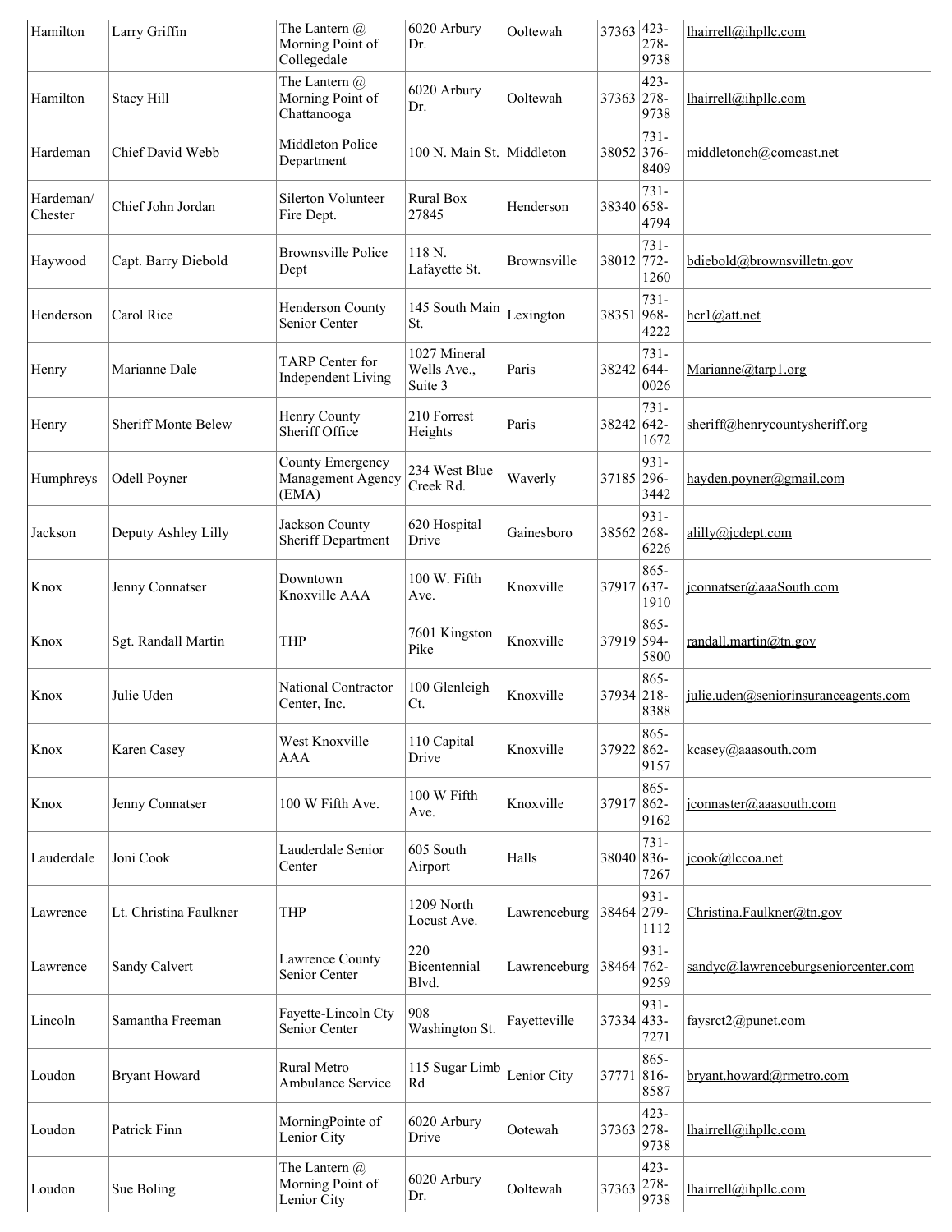| Madison                         | Angie Powers             | Jackson Oaks                                                      | 3131 N.<br>Highland Ave.         | Jackson      | 38305 668- | 731-<br>4180                | apowers1@brookdale.com                                               |
|---------------------------------|--------------------------|-------------------------------------------------------------------|----------------------------------|--------------|------------|-----------------------------|----------------------------------------------------------------------|
| Madison                         | Cody Stovall             | Work Plus Rehab<br>Center                                         | 343 Vann Drive Jackson           |              | 38305 984- | 731-<br>7640                | cody.stovall@wth.org                                                 |
| Madison                         | <b>Marty Clements</b>    | Jackson-Madison<br>Co. EMA                                        | 239 Grady<br>Montgomery<br>Drive | Jackson      | 38301      | 731-<br>$ 427-$<br>1271     | mclements@co.madison.tn.us                                           |
| Madison                         | Regina Smith             | West TN Healthcare<br><b>Senior Services</b>                      | 620 Skyline<br>Drive             | Jackson      | 38301      | 731-<br>$ 541-$<br>8757     | regina.smith@wth.org                                                 |
| Marshall                        | Justin Whitsett          | Marshall County<br><b>EMS</b>                                     | 728 S.<br>Ellington Pkwy.        | Lewisburg    | 37091 359- | 931-<br>6394                | jawhitsett@att.net                                                   |
| Maury                           | <b>Brian McCandless</b>  | Maury County Fire<br>Department                                   | 1257 Maple<br>Ash Ave.           | Columbia     | 38401 388- | 931-<br>0035                | maurycofire.communications@gmail.com                                 |
| Maury                           | <b>Russell Gibbons</b>   | Morningpointe of<br>Columbia                                      | 2050 Union<br>Place              | Columbia     | 38401      | 423-<br>$ 278-$<br>9738     | lhairrell@ihpllc.com                                                 |
| McMinn                          | Kim Baker                | Morningpointe of<br>Athens                                        | 6020 Arbury<br>Dr.               | Ooltewah     | 37363 278- | 423-<br>9738                | lhairrell@ihpllc.com                                                 |
| McMinn                          | Leigh Jobe               | Etowah Area Senior<br>Citizen Center                              | 435 Cooper<br>Street             | Etowah       | 37331 263- | 423-<br>1209                | ease@bellsouth.net                                                   |
| McMinn                          | Ron Ledford              | <b>Hillsview Fire</b><br>Department                               | 1388 County<br>Rd. 50            | Riceville    | 37370 336- | 423-<br>2117                | hillsviewfire810@aol.com                                             |
| McNairy/<br>Hardin/<br>Hardeman | Shirley Clark            | <b>Chester Retired</b><br>Senior Volunteer<br>Program             | 408 Park Ave.                    | Adamsville   | 38310 632- | 731-<br>0304                | rsvp@centurytel.net                                                  |
| Monroe                          | Pastor Lon Shoopman      | First Baptist Church                                              | 106 Philpott<br>Drive            | Madisonville | 37354 442- | 423-<br>4487                | fbcmtn@bellsouth.net                                                 |
|                                 | Montgomery Brandi Bryant | Thurman Campbell<br>Group, PLC                                    | 324 Franklin St. Clarksville     |              | 37040 552- | 931-<br>7474                | bbryant@tccpas.com                                                   |
| Montgomery                      | Officer Kyle Fleming     | Clarksville Police<br>Department, District                        | 1885 Fort<br>Campbell Blvd.      | Clarksville  | 37040 0656 | 931-<br>648-<br>ext<br>5227 | kyle.fleming@cityofclarksville.com                                   |
| Montgomery                      | Officer Roger Carroll    | Clarksville Police<br>Department, District<br>2                   | 135 Commerce<br><b>St</b>        | Clarksville  | 37040 0656 | 931-<br>648-<br>ext<br>5175 | roger.cerroll@cityofclarksville.com                                  |
| Montgomery                      | Officer James Howard     | Clarksville Police<br>Department, District<br>3                   | 1584 Vista<br>Lane               | Clarksville  | 37040 0656 | 931-<br>648-<br>ext<br>6662 | james.howard@cityofclarksville.com                                   |
| Montgomery                      | Joyce Paggeot            | Clarksville-<br>Montgomery County<br>Senior Center                | 953 Clark St.                    | Clarksville  | 37042 482- | 616-<br>9891                | paggeoti@gmail.com                                                   |
| Montgomery                      | Teresa Yarbough          | <b>Clsrksville Nursing</b><br>& Rehab                             | 900<br>Professional<br>park      | Clarksville  | 37040 552- | 931-<br>3002                | clrdietary@thmgt.com                                                 |
| Montgomery                      | Jerry Buchanan           | Montgomery County<br><b>EMS</b>                                   | 130 S. 1st<br>Street             | Clarksville  | 37048 648- | 931-<br>5737                | jjbuchanan@mcgtn.net                                                 |
| Montgomery                      | Jhori Riggins            | <b>Workforce Essentials</b><br><b>Driver Education</b><br>Program | 523 Madison<br>Street Ste A      | Clarksville  | 37040 551- | 931-<br>9110                | jriggins@workforceessentials.com or<br>rdunn@workforceessentials.com |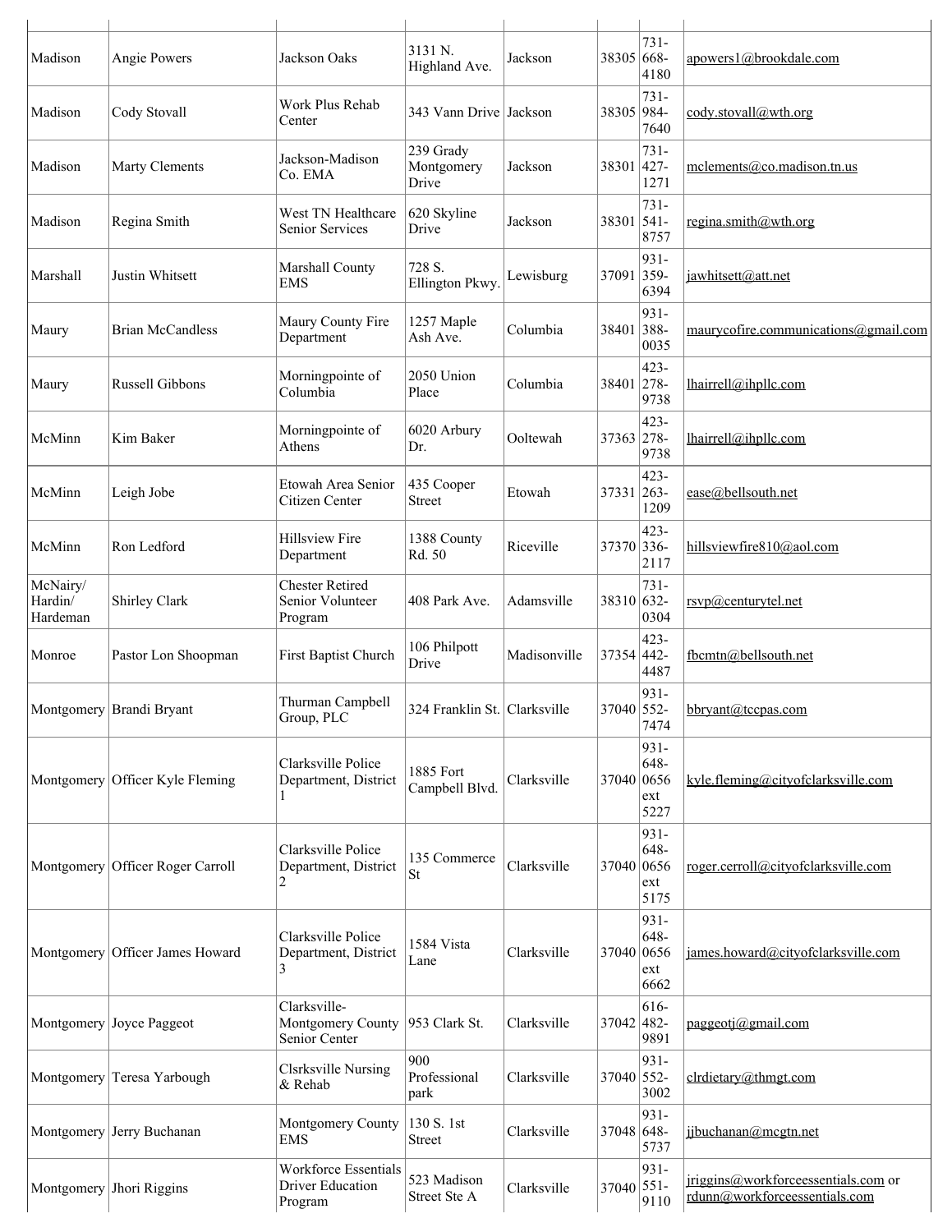|            |                                 |                                                           |                              |                    |            | 423-                    |                                              |
|------------|---------------------------------|-----------------------------------------------------------|------------------------------|--------------------|------------|-------------------------|----------------------------------------------|
| Morgan     | Cathy G. Jones                  | Area Agency on<br>Aging & Disabled                        | P.O. Box 406                 | Wartburg           | 37887      | $346-$<br>6615          | cathyjones1950@gmail.com                     |
| Obion      | Capt. David Lamb                | South Fulton Police<br>Dept.                              | 700 Milton<br>Counce Dr.     | South Fulton       | 38257 479- | $731 -$<br>1311         | dlamb@cityofsf.org                           |
| Obion      | <b>Chief Deputy Kent Treece</b> | <b>Obion County</b><br>Sheriff Office                     | #1 Law Lane                  | <b>Union City</b>  | 38261 885- | 731-<br>5832            | ktreece@obioncountysheriff.com               |
| Overton    | <b>Scot Fields</b>              | Overton Pickett<br>Emergency<br>Communication<br>District | 255 Industrial<br>park Dr.   | Livington          | 38570 823- | $931 -$<br>8593         | sfields@opecd.com                            |
| Perry      | Gary Rogers                     | Perry County EMA                                          | 300 Venture<br>Drive         | Linden             | 37096 589- | 941-<br>3672            | garyrogers@perrycountytn.com                 |
| Pickett    | Shawn Abbott                    | Pickett County EMS                                        | 8817 Highway<br>111          | Byrdstown          | 38549      | 931-<br>$ 864-$<br>6062 | pcems@twlakes.net                            |
| Polk       | <b>Bryant Howard</b>            | Rural<br>MetroAmbulance<br>Service/ Benton St.            | 4839 Highway<br>41 South     | Cleveland          | 37312 338- | 423-<br>5790            | bryant.howard@rmetro.com                     |
| Putnam     | Dawn Chenier                    | <b>Baxter Senior Center</b>                               | 200 Main St                  | Baxter             | 38544 858- | 931-<br>5657            | $b$ axterscc@gmail.com                       |
| Putnam     | Lt. Jimmy Neal                  | <b>THP</b>                                                | 1291 South<br>Walnut         | Cookeville         | 38503 528- | 931-<br>8496            | Jimmy.Neal@tn.gov                            |
| Rhea       | Christine Ralph                 | United Way of Rhea<br>County                              | 231 Delaware<br>Ave.         | Dayton             | 37129      | 615-<br>896-<br>5585    | cralph@rheaunitedwat.org                     |
| Robertson  | Chief K.D. Smith                | <b>Greenbrier Police</b><br>Department                    | 202 W. College<br>Street     | Greenbrier         | 37073 643- | $615 -$<br>4467         | kdsmith@greenbriertn.org                     |
| Rutherford | Claudia Harris                  | Creekside at Three<br><b>Rivers Assisted</b><br>Living    | 2744 Ashers<br>Fork Drive    | Murfreesboro       | 37128 895- | $615 -$<br>3002         | marketing@creeksideassistedliving.com        |
| Rutherford | Deborah Turner                  | Murfreesboro AAA                                          | 1970 Old Fork<br>Pkwy, #B    | Murfreesboro       | 37129      | $615 -$<br>896-<br>5585 | dturner@aaasouth.com                         |
| Rutherford | Reba McBride                    | <b>Trustpoint Hospital</b><br>of Murfreesboro             | 1009 N.<br>Thompson LN       | Murfreesboro       | 37129      | 615-<br>$867 -$<br>1111 | rmcbride@tpointhospital.com                  |
| Rutherford | Terry Cunningham                | Rutherford EMS                                            | 606 Burton<br><b>Street</b>  | Murfreesboro       | 37130 429- | 615-<br>0629            | tcunningham@rutherfordcountytn.gov           |
| Rutherford | Melissa Warren                  | At HomeCare of<br>Rutherford County                       | 237 Cashewood<br>Dr. Suite H | Murfreesboro       | 37129 713- | 615-<br>4639            | melissa@athomecaretn.com                     |
| Rutherford | Kim Edwards                     | The Waterford in<br>Smyrna                                | 10540 Cedar<br>Grove Rd      | Smyrna             | 37167 223- | $615 -$<br>0005         | kellykingwaterford@yahoo.com                 |
| Rutherford | Terri Deal                      | <b>Sunnington Assisted</b><br>Living                      | 1658 Lascassas<br>Pike       | Murfreesboro       | 37130 217- | 615-<br>6756            | $\text{terri}\textcircled{a}$ sunnington.com |
| Scott      | Kathy Rose                      | Scott County Senior<br>Center                             | 102 S. Main St.              | Oneida             | 37841 569- | 423-<br>5972            | srcenter@highland.net                        |
| Scott      | Chief David Alexander           | <b>Scotts Hill Police</b><br>Department                   | 110 Hwy. 114<br>South        | <b>Scotts Hill</b> | 38374 549- | 731-<br>3175            | police@cityofscotttshill.com                 |
| Sevier     | Mike Williams                   | City of Sevierville<br>Fire Dept                          | 122 Prince St.               | Sevierville        | 37862      | 865-<br>868-<br>1713    | mike.williams@seviervilletn.org              |
|            |                                 |                                                           | 6348 Summer                  |                    |            | $901 -$                 |                                              |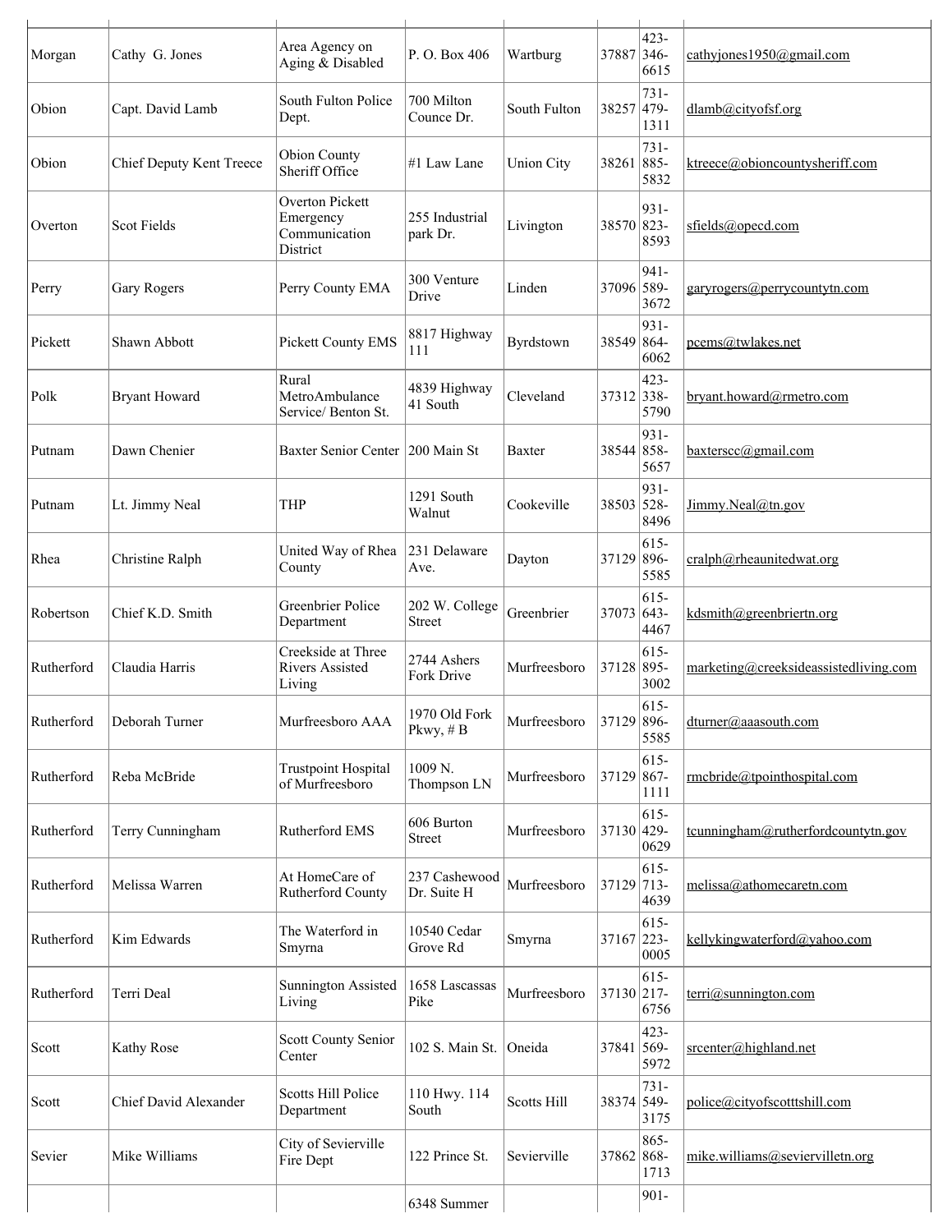| Lt. W. Cary Hopkins   | <b>THP</b>                                           | Ave.                                   | Memphis                           | 6255                       | William.Hopkins@tn.gov                                                                                                                                                                                                                                                                                                                              |
|-----------------------|------------------------------------------------------|----------------------------------------|-----------------------------------|----------------------------|-----------------------------------------------------------------------------------------------------------------------------------------------------------------------------------------------------------------------------------------------------------------------------------------------------------------------------------------------------|
| <b>Steven Stewart</b> | The Parkview                                         | 1914 Poplar<br>Avenue                  | Memphis                           | $901 -$<br>4606            | steven.stewart2@brookdale.com                                                                                                                                                                                                                                                                                                                       |
| Kara Holston          | Southerland Place<br><b>Brookdale</b><br>Community   | 7701 Poplar<br>Avenue                  | Germantown                        | $901 -$<br>8444            | kholston@brookdale.com                                                                                                                                                                                                                                                                                                                              |
| Cheryl Keating        | Memphis AAA                                          | 990 <sub>N</sub><br>Germantown<br>Pkwy | Cordova                           | 901-<br>4577               | $c$ keating@aaasouth.com                                                                                                                                                                                                                                                                                                                            |
| Sony Carter           | Smith County<br>Emergency<br>Management Agency       | 513 Jackson<br>Ave. East               | Carthage                          | $615 -$<br>9400            | smithcountyema@dtccom.net                                                                                                                                                                                                                                                                                                                           |
| Tara Dennis           | Smith County EMS                                     | 303 High Street<br>North               | Carthage                          | $615 -$<br>6232            | smithcoemsbilling@smithcounty.com                                                                                                                                                                                                                                                                                                                   |
| <b>Rick Joiner</b>    | <b>Stewart County</b><br>Public Library              | 102 Natcor<br>Drive                    | Dover                             | 931-<br>3100               | stewartcountymajor@mchsi.com                                                                                                                                                                                                                                                                                                                        |
| Laurel McKinney       | Indian Path Health<br>Resources Ctr.                 | 2101 Fort<br>Henry Dr. Ste.<br>52      | Kingsport                         | 423-<br>7981               | hrc002@msha.com                                                                                                                                                                                                                                                                                                                                     |
| Barry L. Simmons      | Wellington Place,<br><b>Colonial Heights</b>         | 400<br>Professional<br>Park Dr.        | Kingsport                         | 423-<br>7010               | bsimmons@brookdale.com                                                                                                                                                                                                                                                                                                                              |
| Gigi E. Epps          | Wellmont Holston                                     | 130 W. Ravine<br>Road                  | Kingsport                         | 423-<br>5134               | gigi.epps@wellmont.org                                                                                                                                                                                                                                                                                                                              |
| Heather Shelton       | <b>Elmcroft Senior</b><br>Living                     | 901 Teasel<br>Drive                    | Kingsport                         | 423-<br>7212               | hshelton@elmcroft.com                                                                                                                                                                                                                                                                                                                               |
| Ben Wexler            | <b>Warriors Path</b><br>Volunteer Fire<br>Department | P.O. Box 5343                          | Kingsport                         | 423-<br>5296               | benwexler@charter.net                                                                                                                                                                                                                                                                                                                               |
| Koreen Carillon       | Emeritus @Main<br>Street                             | 674 E. Main St.                        |                                   | 615-<br>4552               | emeritus@emeritus.com                                                                                                                                                                                                                                                                                                                               |
| Athena Sizemore       | Hendersonville<br>Senior Center                      | 197 Imperial<br>Blvd,                  |                                   | 615-<br>8758               | siet1999@yahoo.com                                                                                                                                                                                                                                                                                                                                  |
| Colleen Miller        | Pennington Place                                     | 202 Walton<br>Ferry Rd                 |                                   | $615 -$<br>7520            | cmiller12@brookdale.com                                                                                                                                                                                                                                                                                                                             |
| Terri Bayless         | Hendersonville AAA                                   | 1012 Andrews<br>Run Lane               |                                   | $615 -$<br>$264 -$<br>5480 | tbayless@aaasouth.com                                                                                                                                                                                                                                                                                                                               |
| Lt. Mac Lassiter      | Goodlettsville Fire<br>Department                    | 105 Long<br><b>Hollow Pike</b>         | Goodlettsville                    | $615 -$<br>2246            | mlassiter@cityofgoodlettsville.org                                                                                                                                                                                                                                                                                                                  |
| Sadina Carter         | Department                                           | Grove Rd.                              | Westmoreland                      | $615 -$<br>2222            | scarterasst@yahoo.com                                                                                                                                                                                                                                                                                                                               |
| Sherry Hall           | Highpoint Homecare<br>and Hospice                    | 575 E. Bledsoe<br>St.                  | Gallatin                          | $615 -$<br>6690            | sherry.hall@lpnt.net                                                                                                                                                                                                                                                                                                                                |
| Florence Dyson        | St. Luke Church-<br>Community Center                 | 632 St. Luke<br>Road                   | Covington                         | 901-<br>9746               | florencedyson@bellsouth.net                                                                                                                                                                                                                                                                                                                         |
| Chief Alan Barkelew   | Munford/Atoka Fire<br>Department                     | 1375 Munford<br>Ave,                   | Munford                           | 901-<br>5960               | abarkelew@munford.com                                                                                                                                                                                                                                                                                                                               |
| Donna Ottinger        | Tri Cities AAA                                       | 3000 Peoples<br>Street                 | Johnson City                      | 423-<br>7671               | dottinger@aaasouth.com                                                                                                                                                                                                                                                                                                                              |
|                       |                                                      |                                        | Westmoreland Police 1044 Pleasant | Hendersonville 37075       | 38134 543-<br>38104 725-<br>38138 752-<br>38018 751-<br>37030 683-<br>37030 735-<br>37058 232-<br>37664 857-<br>37663 213-<br>37660 224-<br>37660 245-<br>37663 384-<br>Hendersonville $37075$ 824-<br>Hendersonville 37075 822-<br>Hendersonville $37075$ 822-<br>37072 851-<br>37186 644-<br>37066 328-<br>38019 476-<br>38058 837-<br>37604 928- |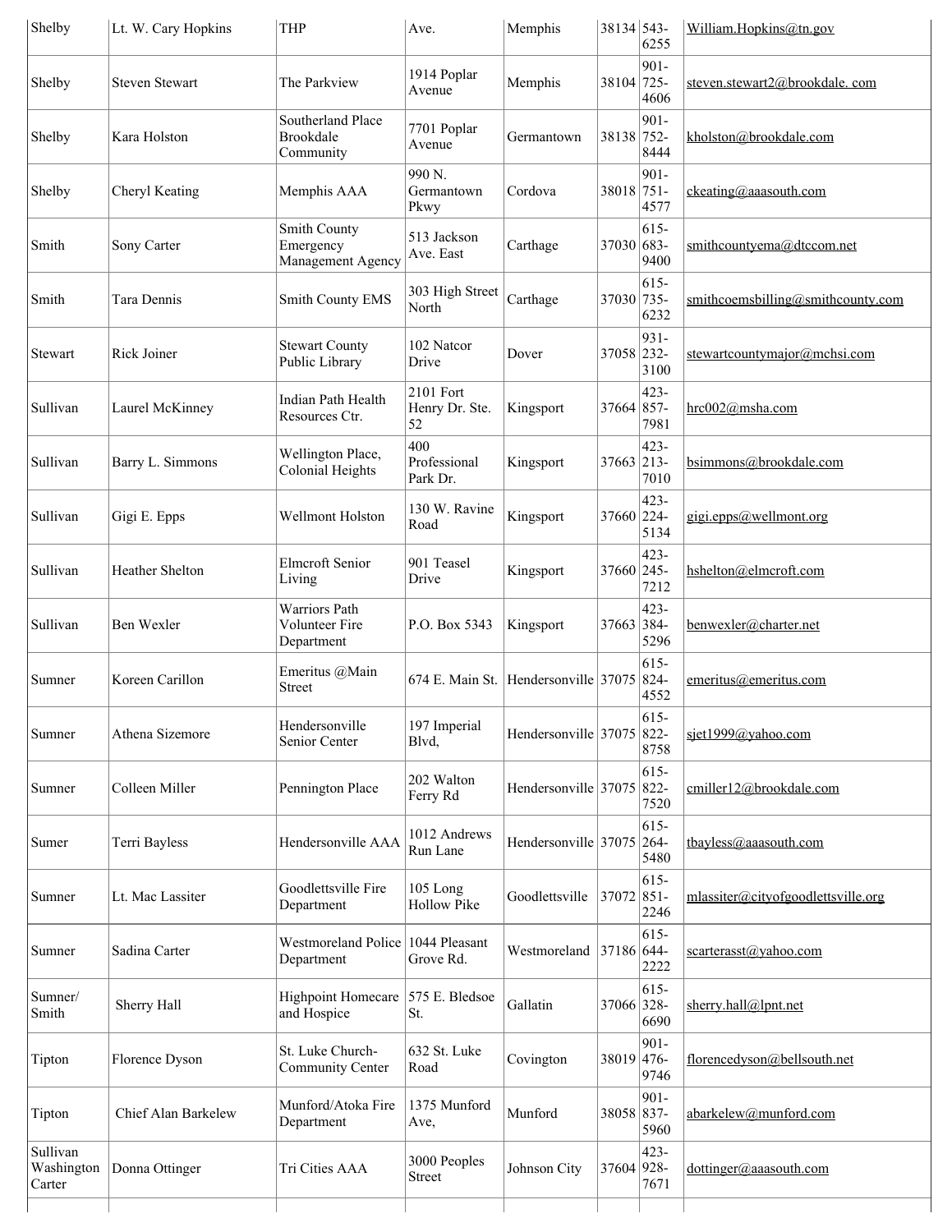| Unicoi               | Sheriff Michael Hensley      | Unicoi County<br>Sheriff                   | P.O. Box 8                      | Erwin        | 37650      | 423-<br>743-<br>1864    | sheriff@unicoicountytn.gov                         |
|----------------------|------------------------------|--------------------------------------------|---------------------------------|--------------|------------|-------------------------|----------------------------------------------------|
| Unicoi               | Tina Wilcox/ Larry B.<br>Rea | Town of Unicoi/<br>Town Hall               | 3600 Unicoi<br>Drive            | Unicoi       | 37692 743- | 423-<br>7162            | tinawilcox@live.com/<br>unicoitownhall@comcast.net |
| Unicoi               | <b>Joy Grindstaff</b>        | Unicoi County<br>Sheriff                   | 1570 Jackson<br>Love Highway    | Erwin        | 37650      | 423-<br>743-<br>1864    | joy@unicoicountytn.gov                             |
| Washington           | Jeanne Clarke                | <b>Health Resources</b><br>Center          | 2011 N Roane<br>St., Ste C-6    | Johnson City | 37601 915- | 423-<br>5200            | hrc002@msha.com                                    |
| Washington           | Donna Ottinger               | Tri-Cities Regional<br><b>AAA</b>          | 3000 Peoples<br>St.             | Multi        | 37604 928- | 423-<br>7671            | dottinger@aaasouth.com                             |
| Washington           | Major Russell Jameson        | <b>Washington County</b><br>Sheriff Office | 112 W. Jackson<br>Blvd          | Jonesboro    | 37659 788- | 423-<br>1414            | russelljamerson@yahoo.com                          |
| Washington           | Dan Wheeley                  | Johnson City EMS                           | 296 Wesley<br><b>Street</b>     | Johnson City | 37601 975- | 423-<br>5500            | $dw$ heeley@wcjcems.org                            |
| Wayne                | Sgt. Seth Norris             | Waynesboro Police<br>Department            | 122 Court<br>Square East.       | Waynesboro   | 38485 722- | 931-<br>5458            | snorris@cityofwaynesboro.org                       |
| Weakley              | Debra J. Edwards             | Martin Senior Adult<br>Center              | 701 N. Lindell<br>St.           | Martin       | 38237 587- | 731-<br>3900            | dedwards@cityofmartin.net                          |
| Weakley              | Capt. Terry McDade           | Weakley Cty<br>Sheriffs Dept               | 7951 Hwy 22                     | Dresden      | 38225 364- | 731-<br>5454            | mcdadet@weakleycountytn.gov                        |
| Williamson           | Sharon Bottorff              | The Arc of<br>Williamson County            | 129 W.<br>Fowlkes, Suite<br>151 | Franklin     | 37064 790- | 615-<br>5815            | sbbarc@bellsouth.net                               |
| Williamson           | Jay Bonson                   | Williamson County<br><b>EMA</b>            | 1320 West<br>Main St.           | Franklin     | 37064 224- | 615-<br>6098            | jayb@williamson-tn.otg                             |
| Williamson           | <b>Judy Frazier</b>          | Franklin Church of<br>the Nazarene         | 506 Jordan Rd                   | Franklin     | 37067      | 615-<br>790-<br>0106    | judyfrazier@comcast.net                            |
| Williamson           | Capt. Joshua Sanders         | Williamson County<br>Fire/Resue            | 508 West Main<br>St.            | Franklin     | 37064 533- | 615-<br>6776            | joshuasanders@wcfire.com                           |
| Williamson           | Cathy Sullivan               | Peoples State Bank<br>of Commerce          | 7122<br>Nolensville Rd.         | Nolensville  | 37135 776- | $615 -$<br>8650         | csullivan@psboc.com                                |
| Williamson           | Chief Leslie Smithson        | Arrington Fire<br>Department               | 5081 Wilson<br>Pike             | Arrington    | 37014 969- | 615-<br>0470            | lsmith1905@aol.com                                 |
| Williamson           | Matthew Herman               | Morningpointe of<br>Brentwood              | 1522 Wilson<br>Pike             | Brentwood    | 37027      | 423-<br>278-<br>9738    | lhairrell@ihpllc.com                               |
| Williamson           | Terri Bayless                | Cool Springs AAA                           | 1701 Mallory<br>Lane, Ste #200  | Franklin     | 37027      | 615-<br>376-<br>1601    | tbayless@aaasouth.com                              |
| Williamson           | Gayle Haywood                | <b>Brentwood Baptist</b><br>Church         | 7777 Concord<br>Rd.             | Brentwood    | 37027      |                         | ghaywood@brentwoodbaptist.com                      |
| Williamson/<br>Maury | Chief Terry Wood             | Spring Hill Fire<br>Department             | 199 Town<br>Center Pkwy         | Spring Hill  | 37174 302- | $615 -$<br>3462         | thood@springhilltn.org                             |
| Wilson               | Sarah Hillman                | Wilson County E-<br>911                    | 1611 West<br>Main               | Lebanon      | 37087      | $615 -$<br>449-<br>7155 | shillman@wilson911.org                             |
| Wilson               | Shelly L. Bryan              | Tennessee Sheriff<br>Association           | 704 Cadet<br>Court              | Lebanon      | 37087 547- | 615-<br>0277            | tsa@tnsheriffs.com                                 |